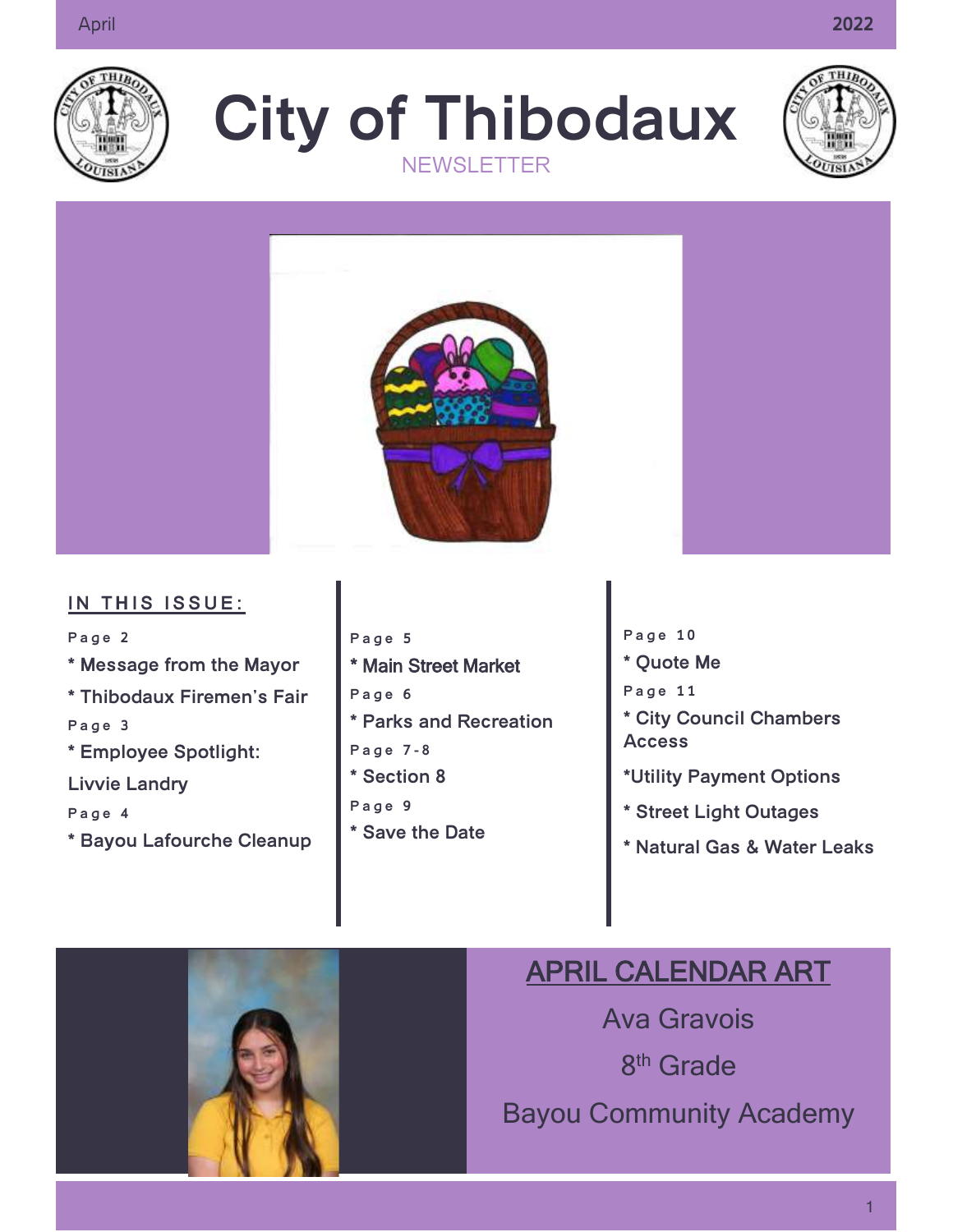### Message from the Mayor

"As we reflect on the successful return of Mardi Gras to the Bayou Region we can also reflect on back to back conference titles for the Nicholls Men's Basketball program.

Most of the time we get a little complacent about everything that happens here in Thibodaux; we take many things for granted. We just assume that these things will happen each and every day just because that is what we are used to. "

To read more, click **[HERE](https://www.ci.thibodaux.la.us/forms/departments/marketing/linked_files/CHAMBER%20INSIGHT%20APRIL%202022.pdf)**.





After a long two years, get ready to Stop, Drop, and Let The Good Times Roll!

The Thibodaux Volunteer Fire Department and 2022 Thibodaux Firemen's Fair Grand Marshal, Mr. Danny Cavell look forward to seeing you all on April 28th through May 1st!

Please visit [www.firemensfair.com](http://www.firemensfair.com/) for complete music lineup and details.





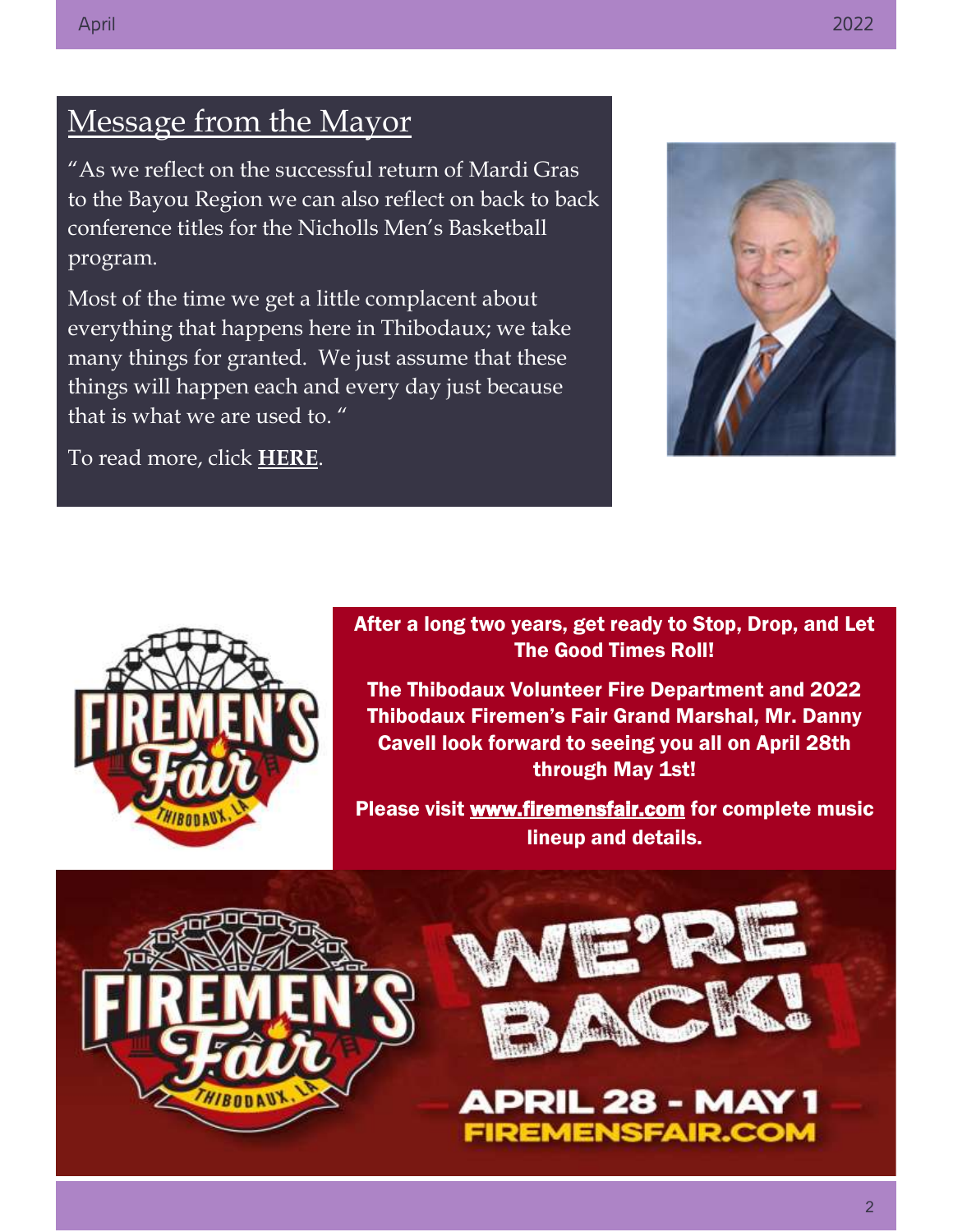



## **Olivia Landry Public Works Department Executive Secretary**

A native of Thibodaux, Olivia, who also goes by Livvie, enjoys spending time with her son, Gavyn, family, friends, and 3 dogs when she isn't at work. Livvie has worked for the City of Thibodaux for 9 years.

On a typical work day, Livvie's job consists of helping customers with permits, streets & drainage issues, garbage pickups, street light outage, and water & gas issues. Livvie is in the process of transitioning from the Permits Department to Executive Secretary for Public Works.

When asked to comment on the most rewarding part of her job while working for the City of Thibodaux, Livvie said, "It is rewarding to be able to assist the residents of Thibodaux and receiving phone calls from residents thanking us for a job well done makes it worthwhile."

While working for the City of Thibodaux, Livvie's proudest moment has been "learning all the tasks of her new position as Public Works' Executive Secretary and what it all entails."

Livvie noted her biggest achievements to date as a personal ones by saying, "My biggest achievement is raising my son as a single mother and being able to purchase a home for the both of us."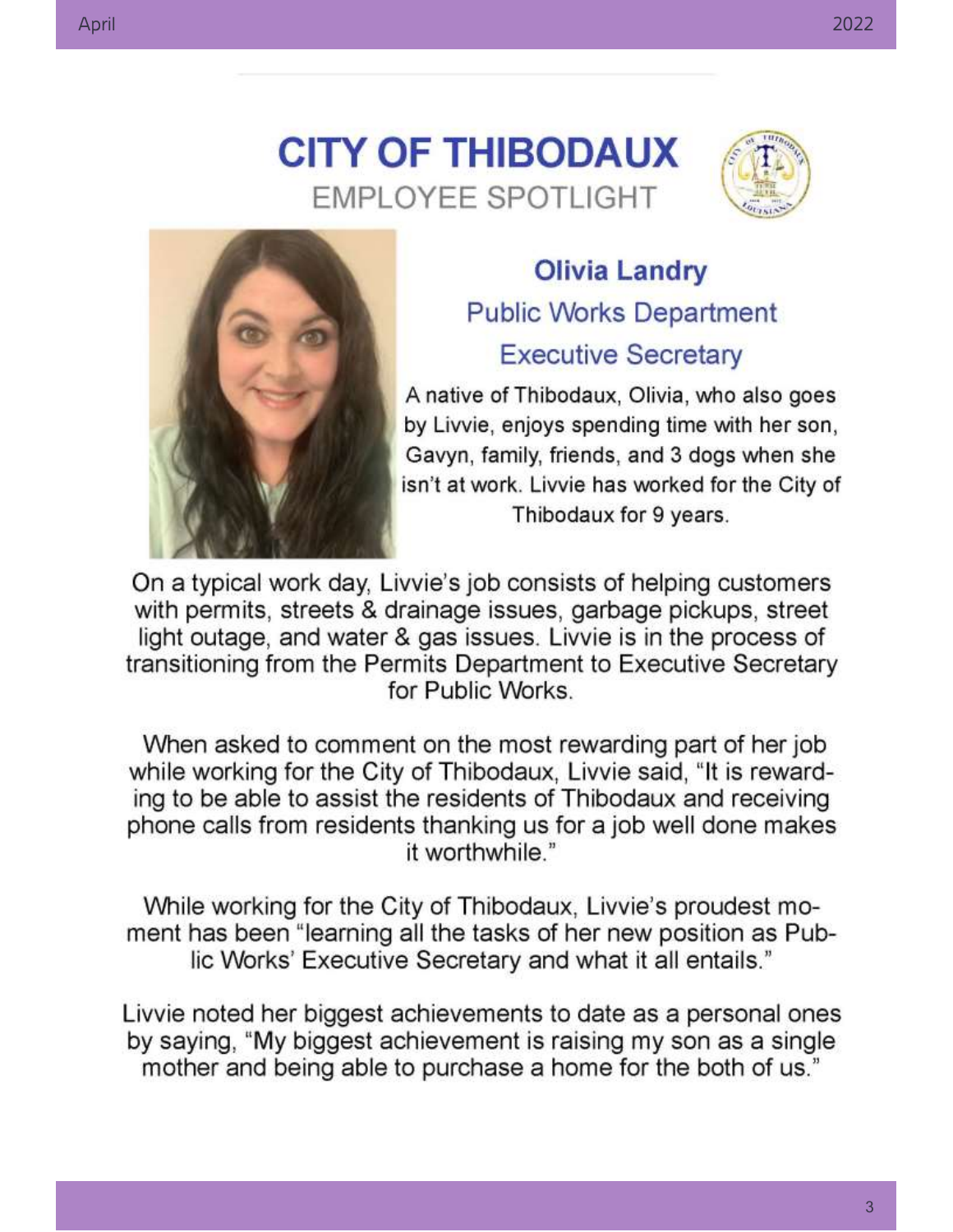

# **Keep Bayou Lafourche Trash Free**



**Join us for our annual Bayou Lafourche Cleanup** and help us keep our main source of drinking water trash free.

Visit WWW.BTNEP.org

Step 1: **Scan & sign up** 

 $Step 2:$ Join us for the cleanup

Step 3: it your data a receive a t-shirt Sub





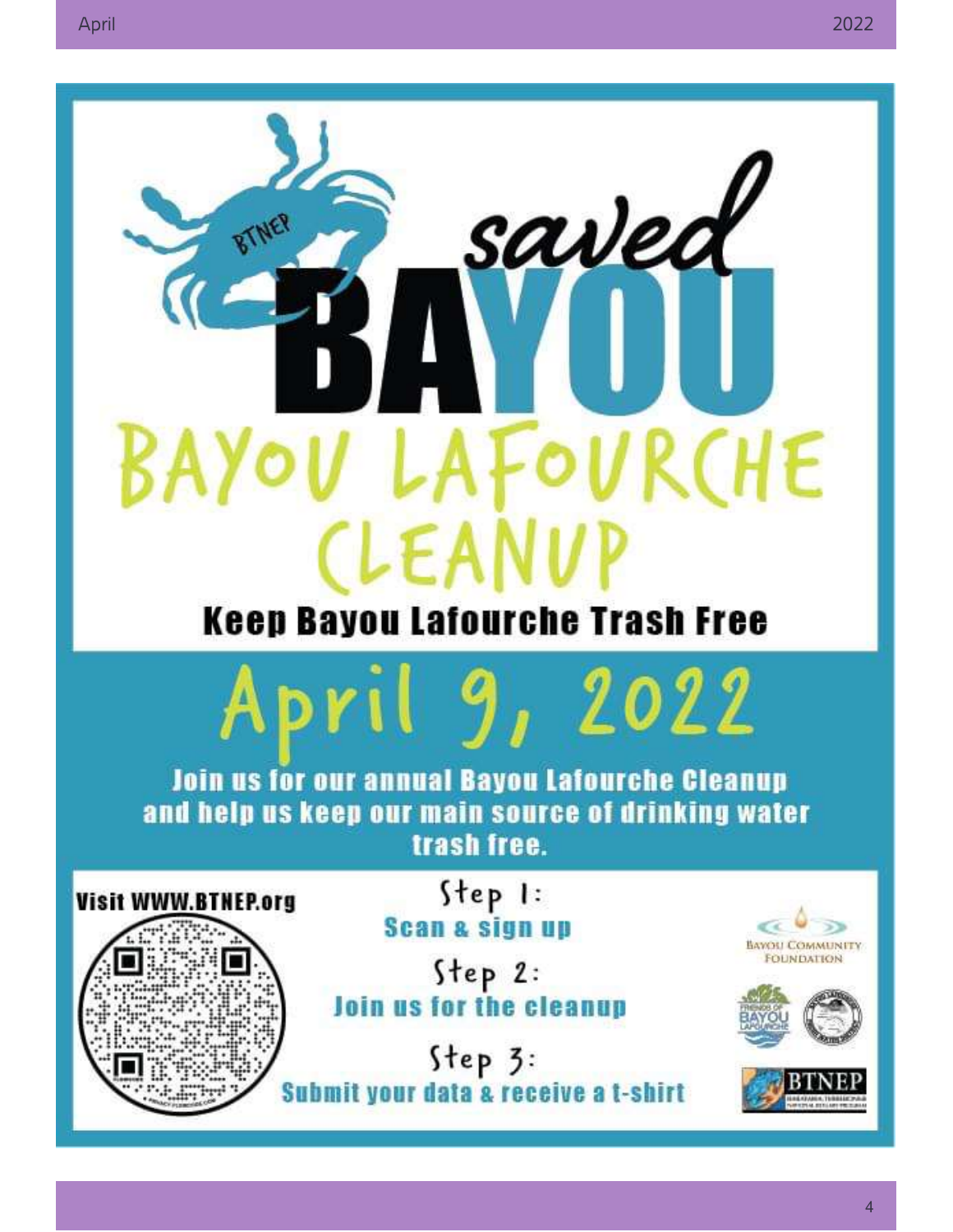

Please visit the link below for Downtown Thibodaux's Main Street Market website for vendor registration information.

[https://www.downtownthibodaux.](https://www.downtownthibodaux.org/main-street-market/) [org/main-street-market/](https://www.downtownthibodaux.org/main-street-market/)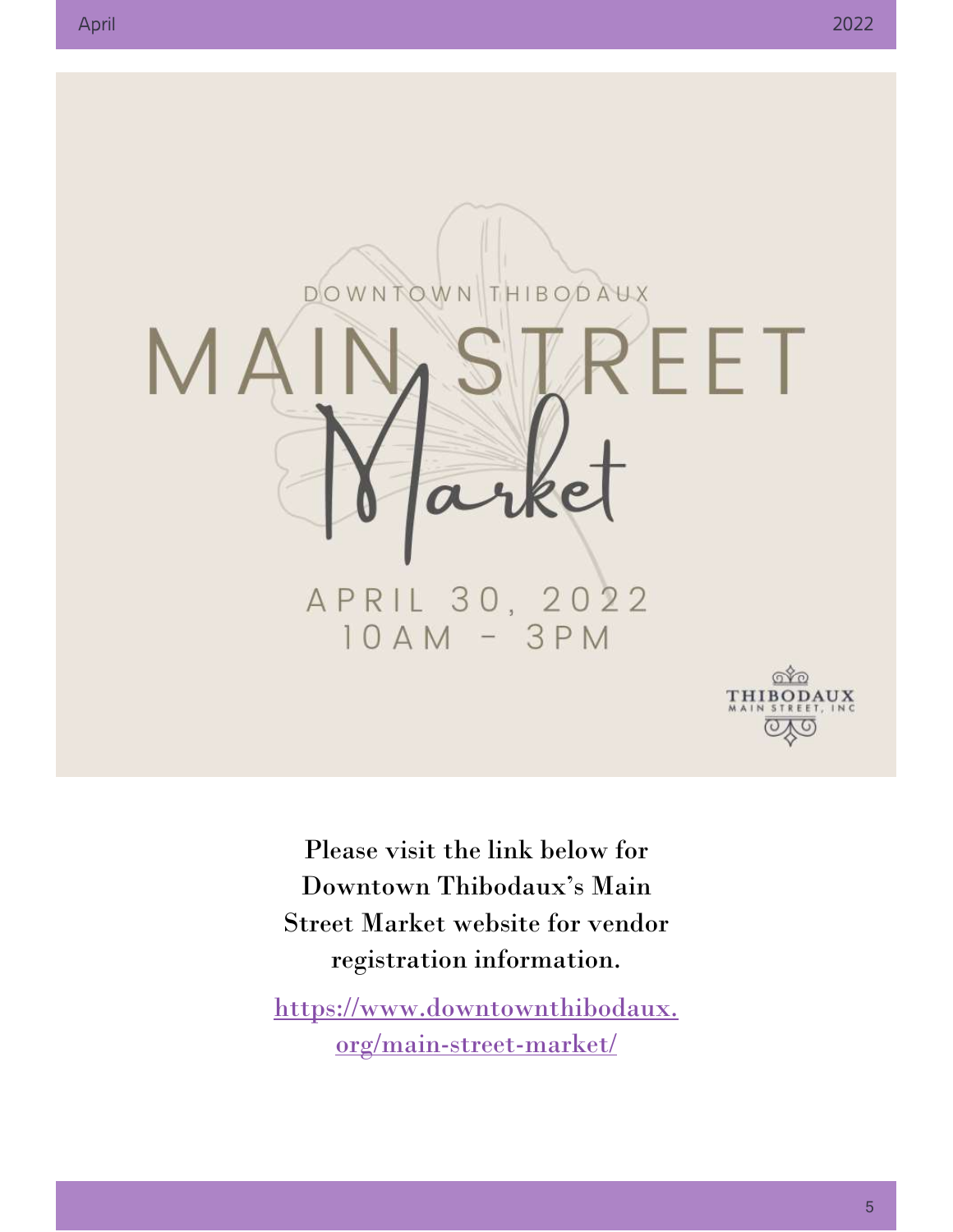



# **Recreation Department**

**Applications for Part-Time Summer Jobs are now open!** 

#### **Baseball Positions:**

Baseball / Softball Scorekeepers **Baseball / Softball Umpires** (Deadline to apply -5/13/22)

**Summer Camp Positions:** Camp Leaders Camp Counselors (Deadline to apply- 5/6/22)

#### **Municipal Pool:**

Lifeguards (Red-Cross training will be provided upon hire) Municipal Pool Swimming Instructors (Red-Cross training will be provided upon hire) (Deadline to apply-4/29/22)

Applicants can apply online at: www.ci.thibodaux.la.us (look for *Employment Opportunities* at the top)

For more information, please call April Courteaux at 985-446-7235.

Please see the links below for the Parks and Recreation's summer registrations:

- [Summer Baseball](https://www.ci.thibodaux.la.us/forms/departments/pr/Youth%20Programs/Baseball/Flyer%202022.pdf) and Softball
- **[Baseball Heroes](https://www.ci.thibodaux.la.us/forms/departments/pr/Special%20Needs%20Programs/Baseball%20Heros/Baseball%20Heroes%20Flyer.pdf)**
- [Tiger Sharks](https://www.ci.thibodaux.la.us/forms/departments/pr/Pool/Tiger%20Sharks/Tiger%20Shark%20Registration.pdf)
- [Swim Lessons](https://www.ci.thibodaux.la.us/forms/departments/pr/Pool/Swim%20Lessons/Swimming%20Lesson%20Flyer%202022.pdf)
- [H2O Baby](https://www.ci.thibodaux.la.us/forms/departments/pr/Pool/H2O%20Baby/H2OH%20BABY%20Water%20Class%202022.pdf)
- [Summer Camp](https://www.ci.thibodaux.la.us/forms/departments/pr/Youth%20Programs/Summer%20Camp/Summer%20Camp%20Registration%20Packet.pdf)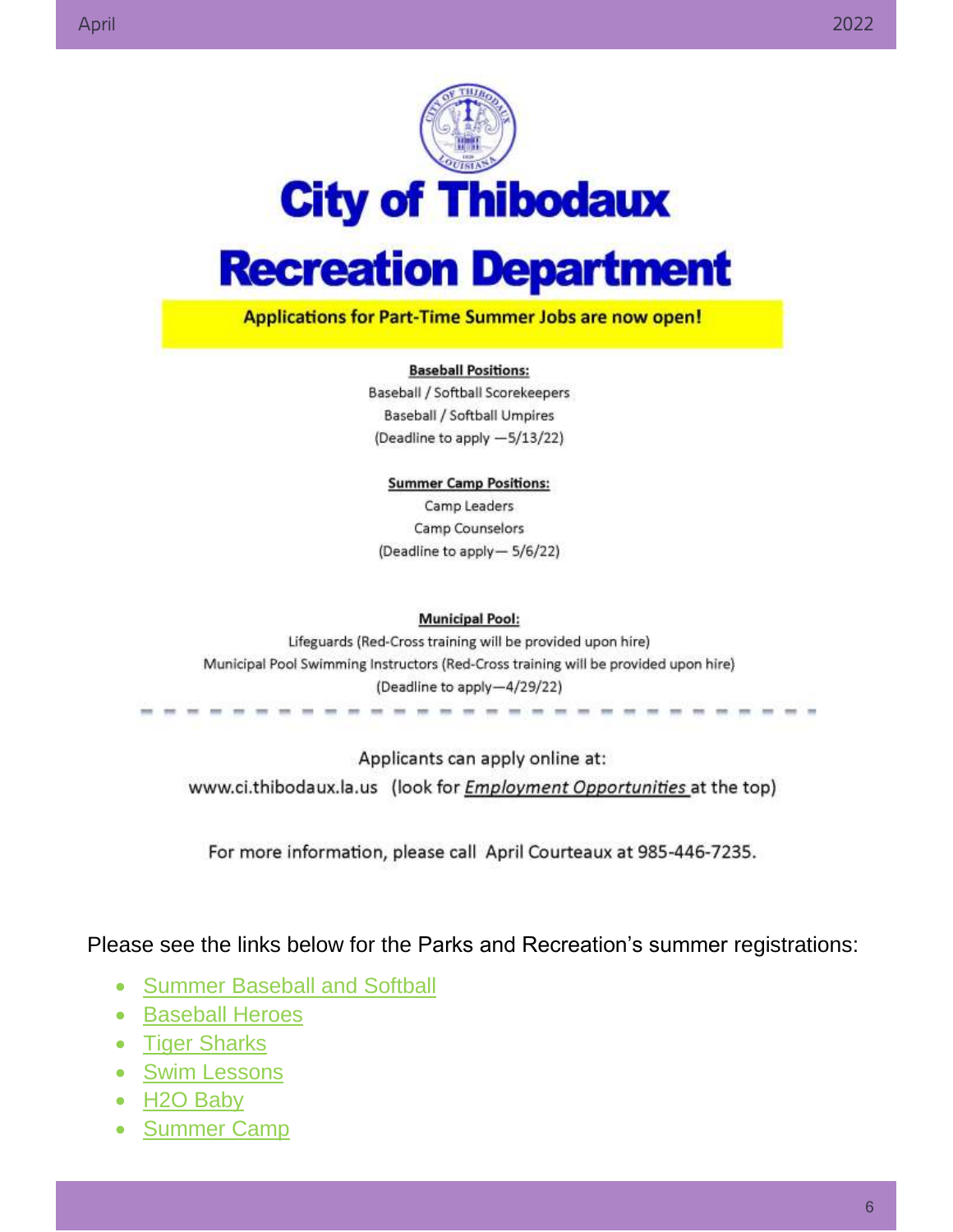#### HELP SPREAD THE WORD!

Catholic Charities can help low income families who experience a decrease in household income due to COVID. They can pay up to 3 months of rent and utilities.

You will need to show proof of income and a COVID related event - CITY OF THIBODAUX RESIDENTS ONLY!

Apply at <https://catholiccharitiesht.org/emergency-financial-assistance>

#### Catholic Charities Assistance to Thibodaux Residents during COVID-19

The City of Thibodaux, Department of Housing and Community Development, continues to partner with Catholic Charities to provide Rental/mortgage and utility assistance to income eligible families who were affected by COVID 19. Families needing assistance should apply at [https://www.catholiccharitiesht.org/rentandutilities.](https://www.catholiccharitiesht.org/rentandutilities)

#### Free Bus Vouchers

The City of Thibodaux's Department of Housing and Community Development announces that it is currently issuing Free Bus Vouchers to Low-Moderate Income Residents. All interested individuals must provide picture ID, proof of residency, and proof of income of all household members. Eligible residents can receive 3 free, all day bus passes each week. This program is being funded by the 2020 Community Development Block Grant (CDBG). For more information, please call 985-446-7217 or visit the office at 112 St. Mary Street in Thibodaux.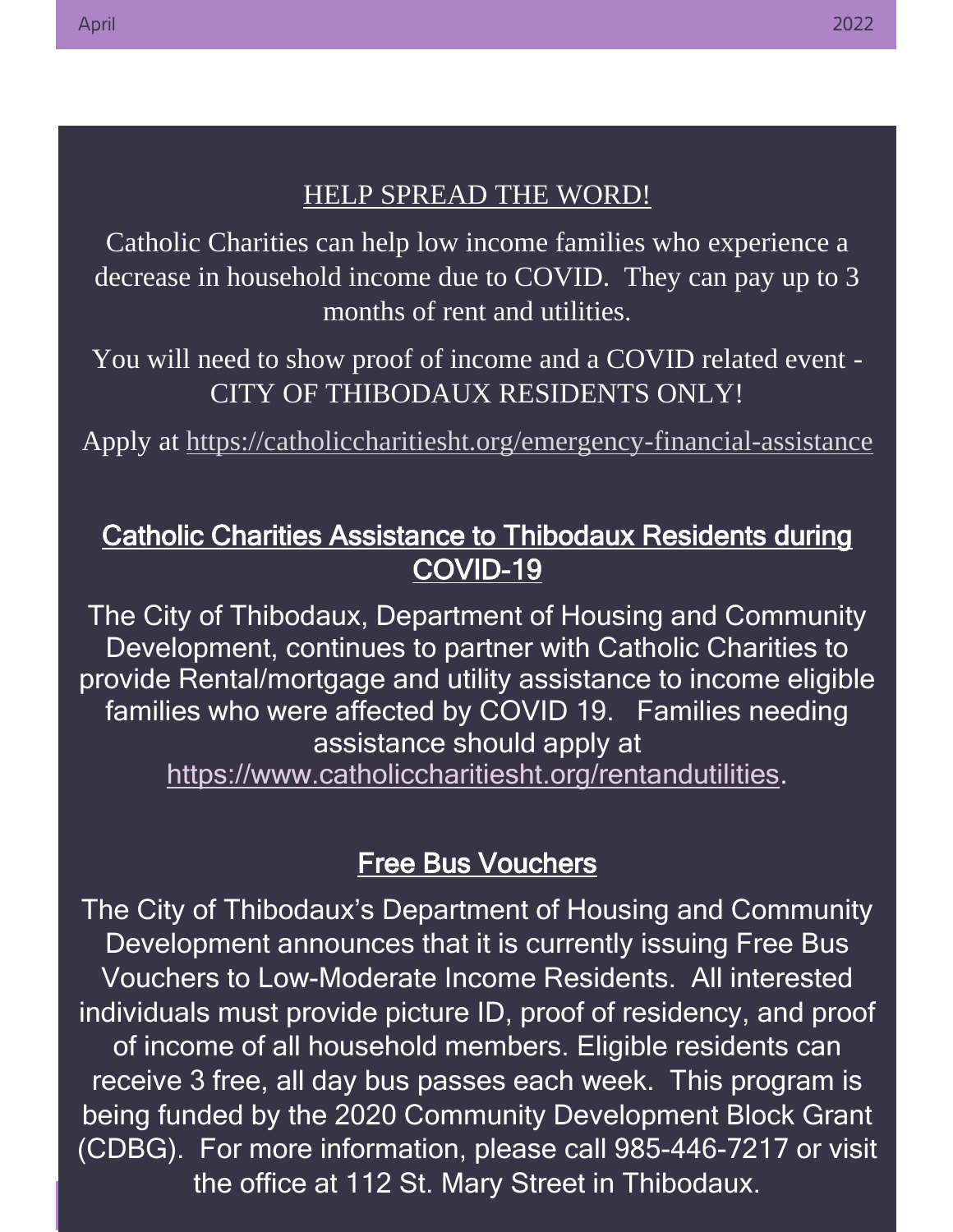**Fair Housing** It's Right It's Fair It's for Everyone! It's Not an Option It's the LAW **April is Fair Housing Month** 



**Equal Housing Opportunity Discrimination Complaint** Hotline 1-800-669-9777 or Louisiana Attorney General Fair Housing Hotline 1-800-273-5718

For more information, please see the link below:

<http://www.ag.state.la.us/FairHousing>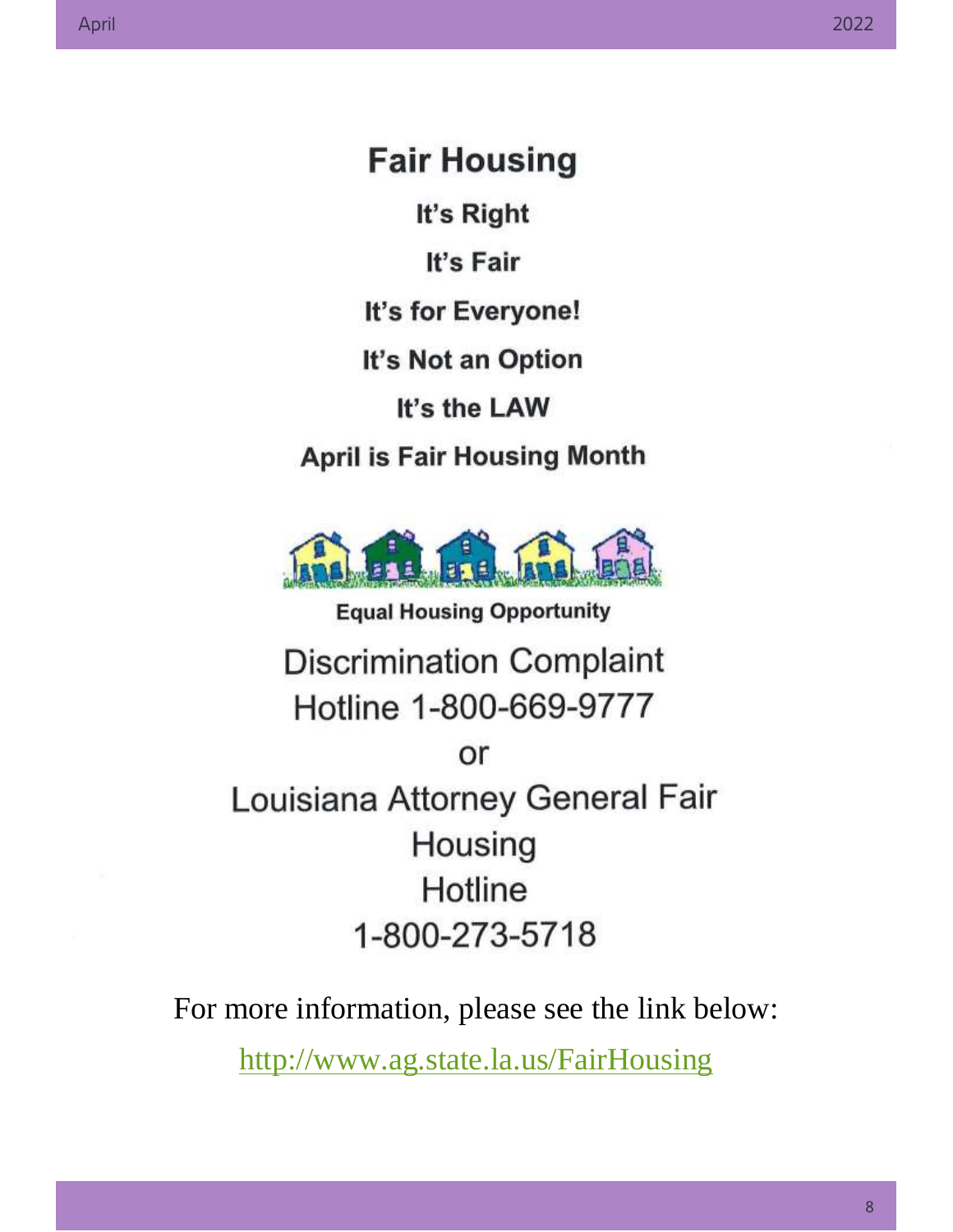# SAVE the DATE

#### **April Fool's Day**

Friday, April 1, 2022

#### **City Council Meeting**

Tuesday, April 5, 2022 at 5:00 PM

#### **Planning & Zoning Meeting**

Wednesday, April 6, 2022 at 5:00 PM

#### **Historic District Commission Meeting**

Thursday, April 14, 2022 at 4:00 PM

#### **Good Friday**

Friday, April 15, 2022 City Offices Closed

#### **Easter**

Sunday, April 17, 2022

#### **City Council Meeting**

Tuesday, April 19, 2022 at 5:00 PM

#### **Earth Day**

Friday, April 22, 2022

#### **Administrative Professionals' Day**

Wednesday, April 27, 2022

#### **Board of Adjustments Meeting**

Wednesday, April 27, 2022 at 5:30 PM

#### **Thibodaux Firemen's Fair**

Thursday, April 28, 2022 – Sunday, May 1, 2022

#### **Thibodaux Firemen's Parade**

Sunday, May 1, 2022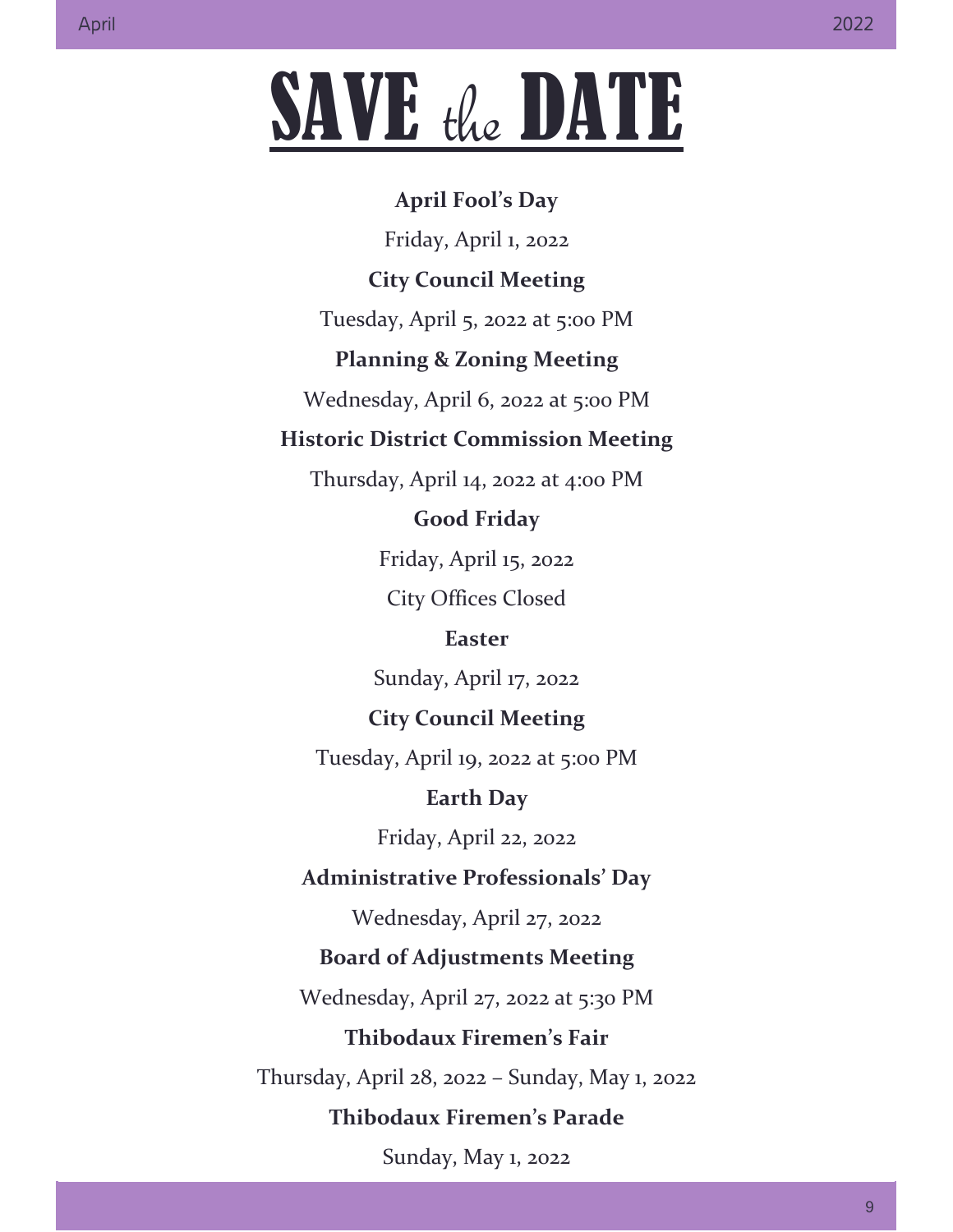66 **Easter tells us** that  $\overline{\textbf{life}}$  is to be interpreted not simply in terms of things but in terms of **ideals.** 

CHARLES M. CROWE

,,